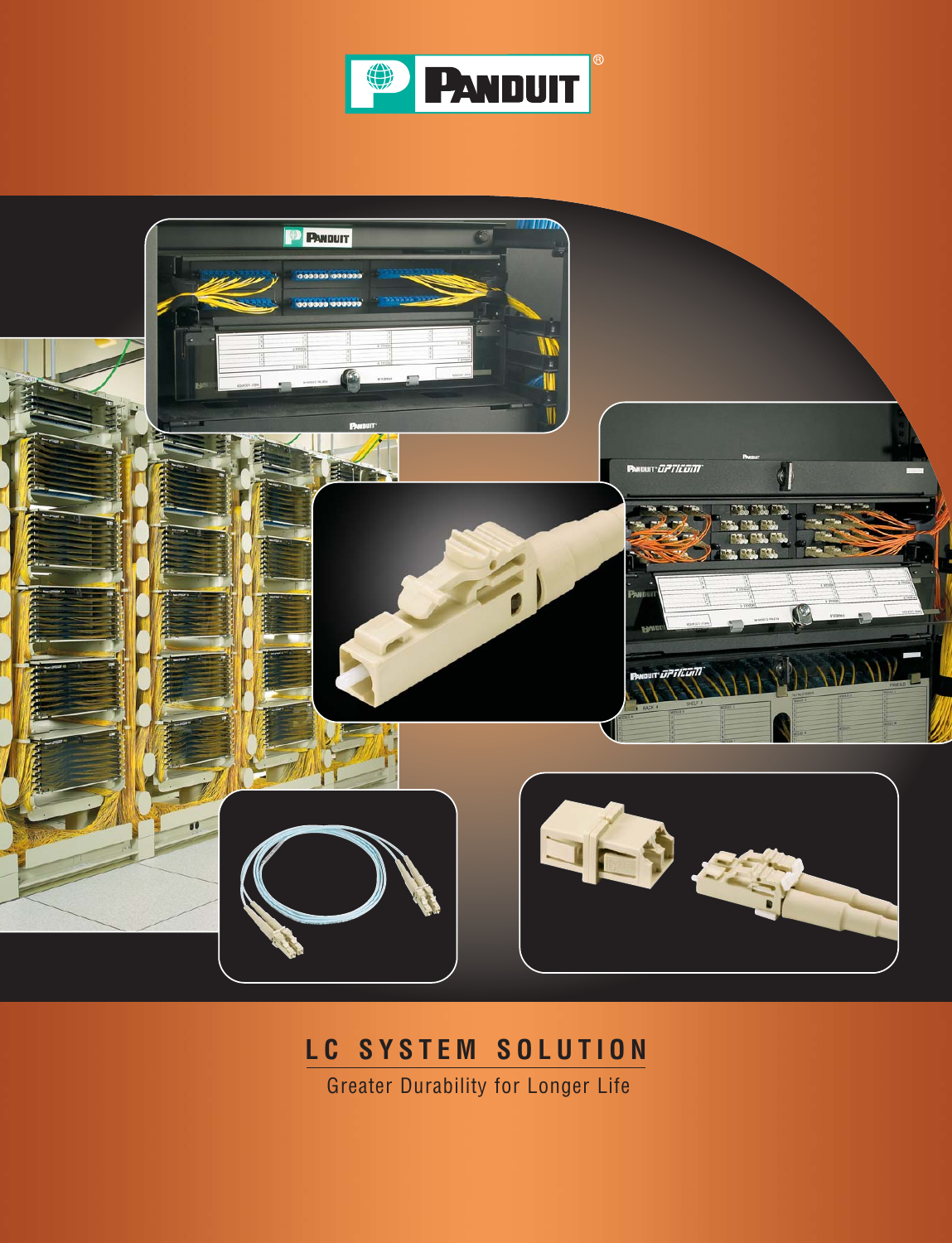# **PANDUIT LC SYSTEM SOLUTION**

## **The Preferred Solution for Today's Demanding Fiber Optic Networks**



| <b>Quick, easy termination</b>              | Efficient anaerobic adhesive termination reduces installation time 50% compared to<br>heat cured epoxy terminations |
|---------------------------------------------|---------------------------------------------------------------------------------------------------------------------|
| <b>Snagless installation</b>                | Rear pivot latch (A) reduces potential snag area 80%                                                                |
| <b>Superior latch cycle life</b>            | Longer latch beam $(B)$ cycle life is 5 times the industry standard                                                 |
| <b>Advanced ferrule end face protection</b> | Load isolating, self-locking protective cap (C) protects against impact as well<br>as contamination                 |
| <b>Improved adapter reliability</b>         | Superior adapter weld strength (D) provides a more durable product under stress                                     |
| <b>Double connectivity density</b>          | Duplex LC adapters fit into simplex SC adapter panel openings                                                       |

| <b>Easier access, better control during</b><br>matings and unmatings | Wide "positive grip" finger latch $(E)$ surface area is 250% larger than front pivot<br>latch designs   |
|----------------------------------------------------------------------|---------------------------------------------------------------------------------------------------------|
| <b>Quick channel identification and</b><br><i>polarity changes</i>   | Duplexing clip $(F)$ with integrated polarity markers field installs without tools<br>or re-termination |
| <b>Improved adapter mounting</b>                                     | Integrated panel retention clips (G) eliminate lost or damaged metal clips                              |
| <b>Snagless MACs</b>                                                 | Low profile latch allows efficient moves, adds and changes                                              |
| <b>Assured connector mating</b>                                      | Audible "click" signals complete latching                                                               |
| <b>Single connector design</b>                                       | One body design is used for simplex and duplex patch cords, and for applications<br>inside the wall     |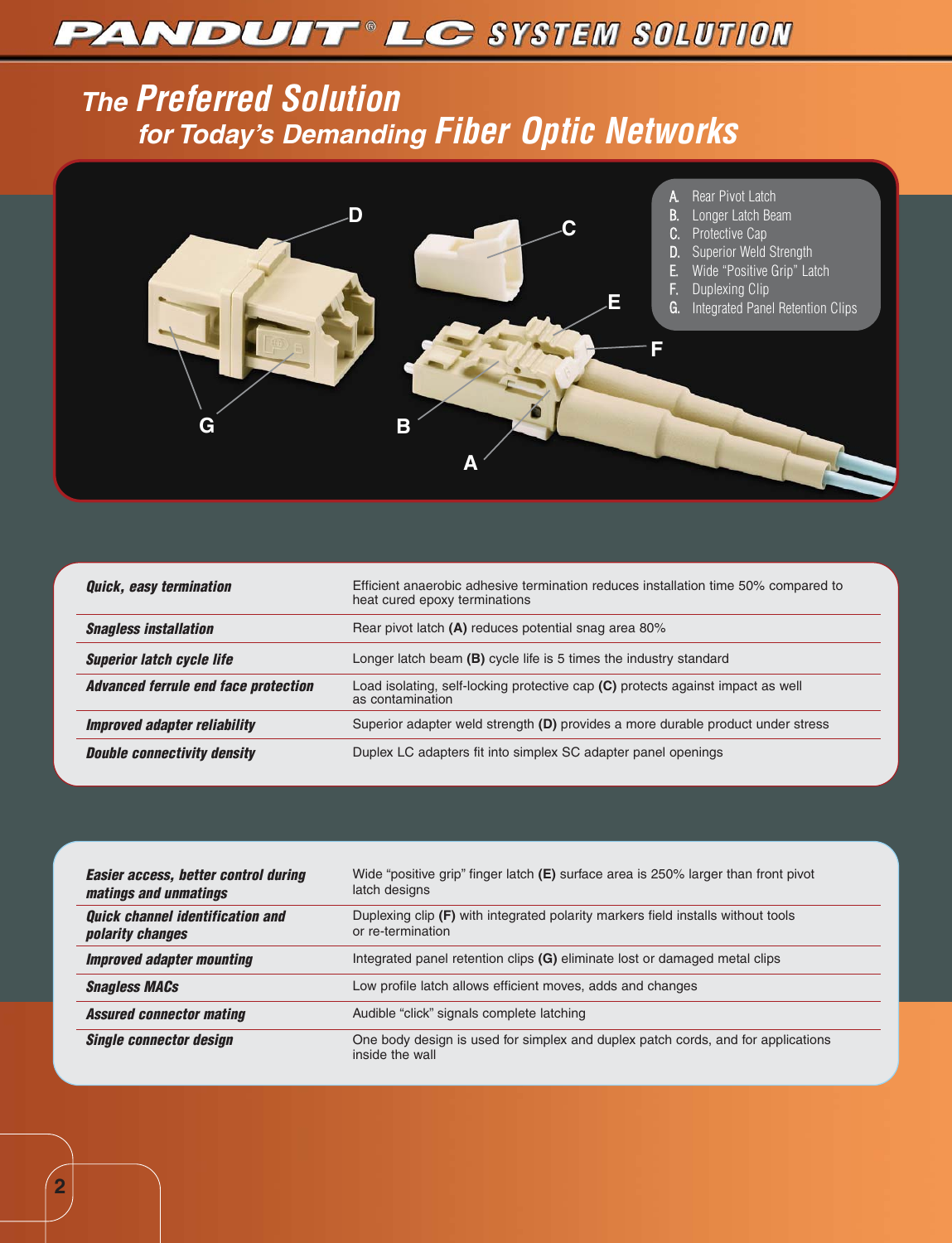### **LC Fiber Optic Connectors**

- FOCIS-10 TIA/EIA-568-B.3 compatible senior connectors
- Insertion loss: <0.10dB typical (multimode and singlemode)
- Return loss: >20dB (multimode), >40dB (singlemode)
- Fiber cable type: Tight-buffered recommended
- Fiber cable size: 1.6mm 2.0mm jacketed cable (simplex and duplex) or 900µm buffered fiber (simplex only)
- Ferrule type: 1.25mm zirconia ceramic (highest durability for repeated matings)
- Non-optical disconnect maintains data transmission under tensile loads (jacketed cable only)
- Each simplex connector includes one connector body/ferrule assembly, one crimp sleeve, one boot for 900µm buffered fiber, one boot for 1.6mm - 2.0mm jacketed cable, and one dust cap
- Each duplex connector includes two connector body/ferrule assemblies, two crimp sleeves, two boots for 1.6mm - 2.0mm jacketed cable, two dust caps and one duplexing clip
- Field polish termination PANDUIT recommends anaerobic adhesive
- Use LC Field Polish Termination Kit (FLPKIT)



| <b>Part Number</b> | <b>Part Description</b>                                                                                      |                          | Qty. | Std. Std.<br>Pkg. Ctn.<br>Qty. |
|--------------------|--------------------------------------------------------------------------------------------------------------|--------------------------|------|--------------------------------|
|                    | <b>LC Simplex Fiber Optic Connectors</b>                                                                     |                          |      |                                |
| <b>FLCSMEI</b>     | LC multimode simplex fiber optic connector -<br>62.5/125um or 50/125um fiber.                                | Electric<br><b>Ivory</b> | 1    | 10                             |
| <b>FLCSSBU</b>     | LC singlemode simplex fiber optic connector.                                                                 |                          | 1    | 10                             |
|                    | <b>LC Duplex Fiber Optic Connectors</b>                                                                      |                          |      |                                |
| <b>FLCDMEI</b>     | LC multimode duplex fiber optic connector $-62.5/125 \mu m$<br>or 50/125um fiber.                            | Electric<br><b>Ivory</b> | 1    | 10 <sup>10</sup>               |
| <b>FLCDSBU</b>     | LC singlemode duplex fiber optic connector.                                                                  | <b>Blue</b>              | 1    | 10                             |
|                    | To comply with industry standards the connector housing and boots are blue for all singlemode connectors and |                          |      |                                |

electric ivory for all multimode connectors.

### **LC Fiber Optic Adapters**

- FOCIS-10 TIA/EIA-568-B.3 compatible adapters
- Mini duplex adapter design fits into simplex SC adapter opening
	- are required for singlemode applications **Part Number Part Description Adapter Pkg. Ctn. Color Std. Std. Qty. Qty. LC Sr./Sr. Fiber Optic Adapters FADSLCEI-L** LC Sr./Sr. mini duplex multimode fiber optic adapter with phosphor bronze split sleeves. Electric Ivory 50 100 **FADSLCZBU-L** LC Sr./Sr. mini duplex singlemode fiber optic adapter with zirconia ceramic split sleeves. Blue 50 100 zirconia ceramic split sleeve. Blue 50 100 phosphor bronze split sleeves. Electric Ivory 50 100

• Choice of phosphor bronze or zirconia ceramic split sleeves to fit specific network requirements; zirconia ceramic split sleeves

| <b>FADSLCEI-L</b>  |
|--------------------|
|                    |
| <b>FASJLCZBU-L</b> |

| <b>FASSLCZBU-L</b>                                                                                                  | LC Sr./Sr. simplex singlemode fiber optic adapter with<br>zirconia ceramic split sleeve.    |                          | 50 | 100 |
|---------------------------------------------------------------------------------------------------------------------|---------------------------------------------------------------------------------------------|--------------------------|----|-----|
| <b>LC Sr./Jr. Fiber Optic Adapters</b>                                                                              |                                                                                             |                          |    |     |
| <b>FADJLCEI-L</b>                                                                                                   | LC Sr./Jr. mini duplex multimode fiber optic adapter with<br>phosphor bronze split sleeves. | Electric<br><b>Ivory</b> | 50 | 100 |
| LC Sr./Jr. mini duplex singlemode fiber optic adapter with<br><b>FADJLCZBU-L</b><br>zirconia ceramic split sleeves. |                                                                                             | Blue                     | 50 | 100 |
| <b>FASJLCZBU-L</b>                                                                                                  | LC Sr./Jr. simplex singlemode fiber optic adapter with<br>zirconia ceramic split sleeve.    | Blue                     | 50 | 100 |

LC Sr./Sr. Fiber Optic Adapters have a FOCIS-10 senior adapter interface (without keyway) at each end. Both ends accept all FOCIS-10 compatible senior LC connectors (non-keyed; spring loaded ferrules). LC Sr./Sr. Adapters are typically used for patch panel and outlet applications, including behind the wall applications.

LC Sr./Jr. Fiber Optic Adapters have a FOCIS-10 senior adapter interface (without keyway) at one end, and a FOCIS-10 junior adapter interface (with keyway) at the other end. Both ends accept all FOCIS-10 compatible senior LC connectors (non-keyed; spring loaded ferrules). LC Sr./Jr. Fiber Optic Adapters provide greater flexibility because the junior end also accepts FOCIS-10 compatible junior LC connectors (keyed; fixed ferrule/springless). The shorter profile of the junior end accommodates tighter applications behind the wall, allowing easier access to FOCIS-10 compatible junior (shorter) LC connectors terminated on 900µm buffered fiber.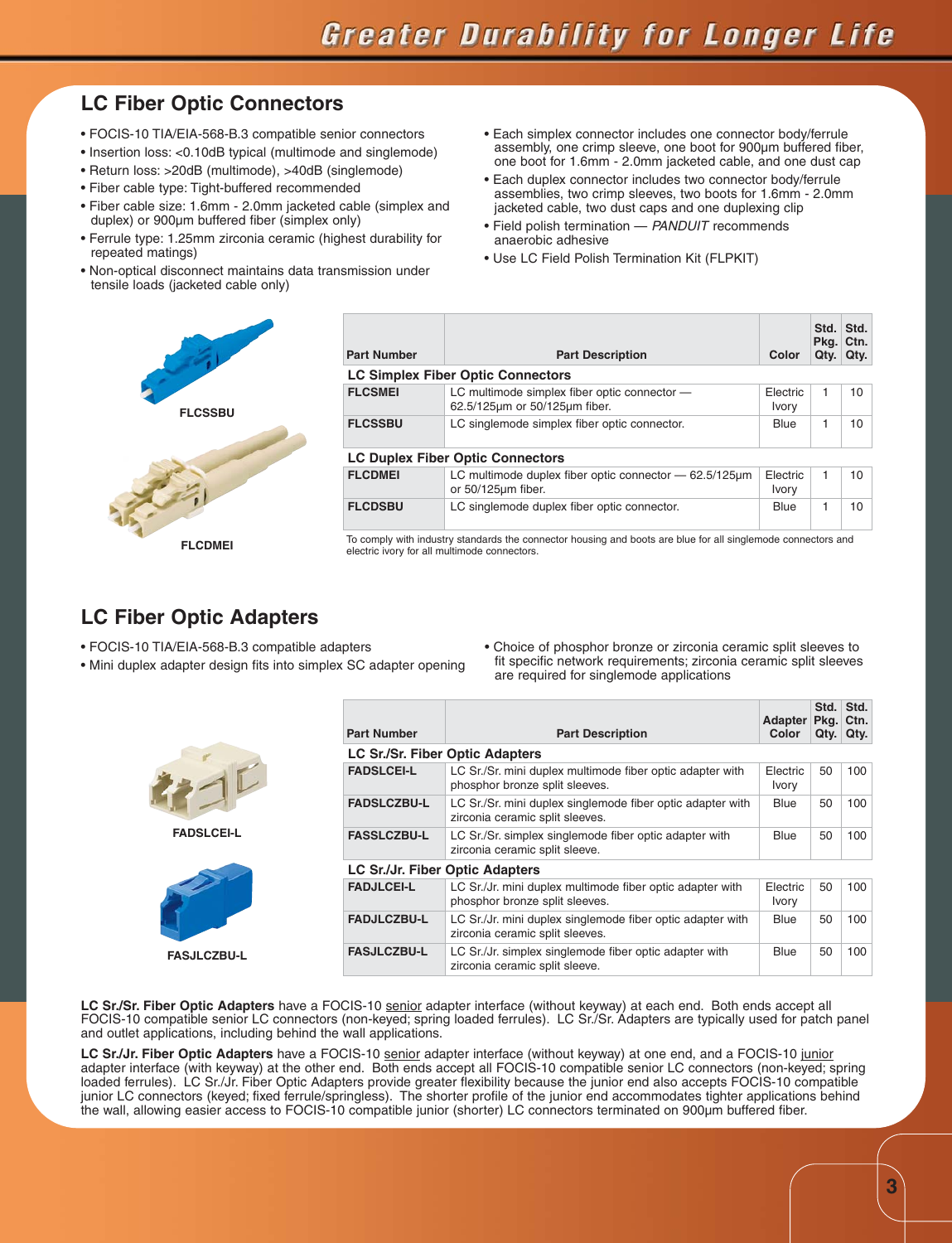### **MINI-COM** ® **LC Fiber Optic Adapter Modules**

- FOCIS-10 TIA/EIA-568-B.3 compatible adapters
- Mini duplex adapter design fits into single module space
- Compatible with MINI-COM® products for complete modularity
- LC Sr./Sr. or Sr./Jr. Fiber Optic Adapters are provided to fit application requirements (refer to description on the bottom of page 3)
	-



**LC Sr./Sr. Fiber Optic Adapter Modules CMDSLCEI** Module supplied with one LC Sr./Sr. mini duplex multimode fiber optic adapter with phosphor bronze split sleeves. 1 Electric Ivory  $1$  10 **CMDSLCZBU** Module supplied with one LC Sr./Sr. mini duplex singlemode fiber optic adapter with zirconia ceramic split sleeves. 1 | Blue | 1 | 10 **LC Sr./Jr. Fiber Optic Adapter Modules** Module supplied with one LC Sr./Jr. mini duplex multimode fiber optic adapter with phosphor bronze split sleeves. 1 Electric Ivory  $1$  10 **CMDJLCZBU** Module supplied with one LC Sr./Jr. mini duplex singlemode fiber optic adapter with zirconia ceramic split sleeves. 1 | Blue | 1 | 10

‡For other colors, replace suffix EI (Electric Ivory) or BU (Blue) with AW (Arctic White), BL (Black), EW (European White), IG (International Gray), IW (Off White), TG (Technical Gray) or WH (White).

### **OPTICOM** ® **LC Fiber Adapter Panels**

- Snap quickly into the front of all OPTICOM® Fiber Optic Enclosures
- LC Sr./Jr. Fiber Optic Adapters are provided for greater flexibility (refer to description on the bottom of page 3)
	- **Part Number Part Description Std. Std. Pkg. Ctn. Qty. Qty. LC Simplex Fiber Adapter Panels FAP12WBULCZ** Loaded with 12 LC Sr./Jr. simplex singlemode fiber optic adapters (blue) with zirconia ceramic split sleeves.  $1$  10 **LC Duplex Fiber Adapter Panels** Loaded with 6 LC Sr./Jr. mini duplex mulitmode fiber optic adapters (electric ivory) with phosphor bronze split sleeves.  $1$  10 **FAP6WBUDLCZ** | Loaded with 6 LC Sr./Jr. mini duplex singlemode fiber optic adapters (blue) with zirconia ceramic split sleeves.  $1 \t10$ **FAP8WEIDLC** Loaded with 8 LC Sr./Jr. mini duplex mulitmode fiber optic adapters (electric ivory) with phosphor bronze split sleeves.  $1$  10 **FAP8WBUDLCZ** Loaded with 8 LC Sr./Jr. mini duplex singlemode fiber optic adapters (blue) with zirconia ceramic split sleeves.  $1$  10 **FAP12WEIDLC** Loaded with 12 LC Sr./Jr. mini duplex mulitmode fiber optic adapters (electric ivory) with phosphor bronze split sleeves.  $1 \mid 10$ **FAP12WBUDLCZ** Loaded with 12 LC Sr./Jr. mini duplex singlemode fiber optic adapters (blue) with zirconia ceramic split sleeves.  $1$  10



**FAP12WEIDLC**

Order number of pieces required, in multiples of Standard Package Quantity.

• Choice of phosphor bronze or zirconia ceramic split sleeves to fit specific network requirements; zirconia ceramic split sleeves are required for singlemode applications

• Choice of phosphor bronze or zirconia ceramic split sleeves to fit specific network requirements; zirconia ceramic split sleeves

• Commonly used with MINI-Com® Faceplates, Surface Mount

**No. of Module Spaces**

**Module Color‡**

**Std. Std. Pkg. Qty.**

**Ctn. Qty.**

are required for singlemode applications

Boxes and Patch Panels

**Part Number Part Description** 

**4**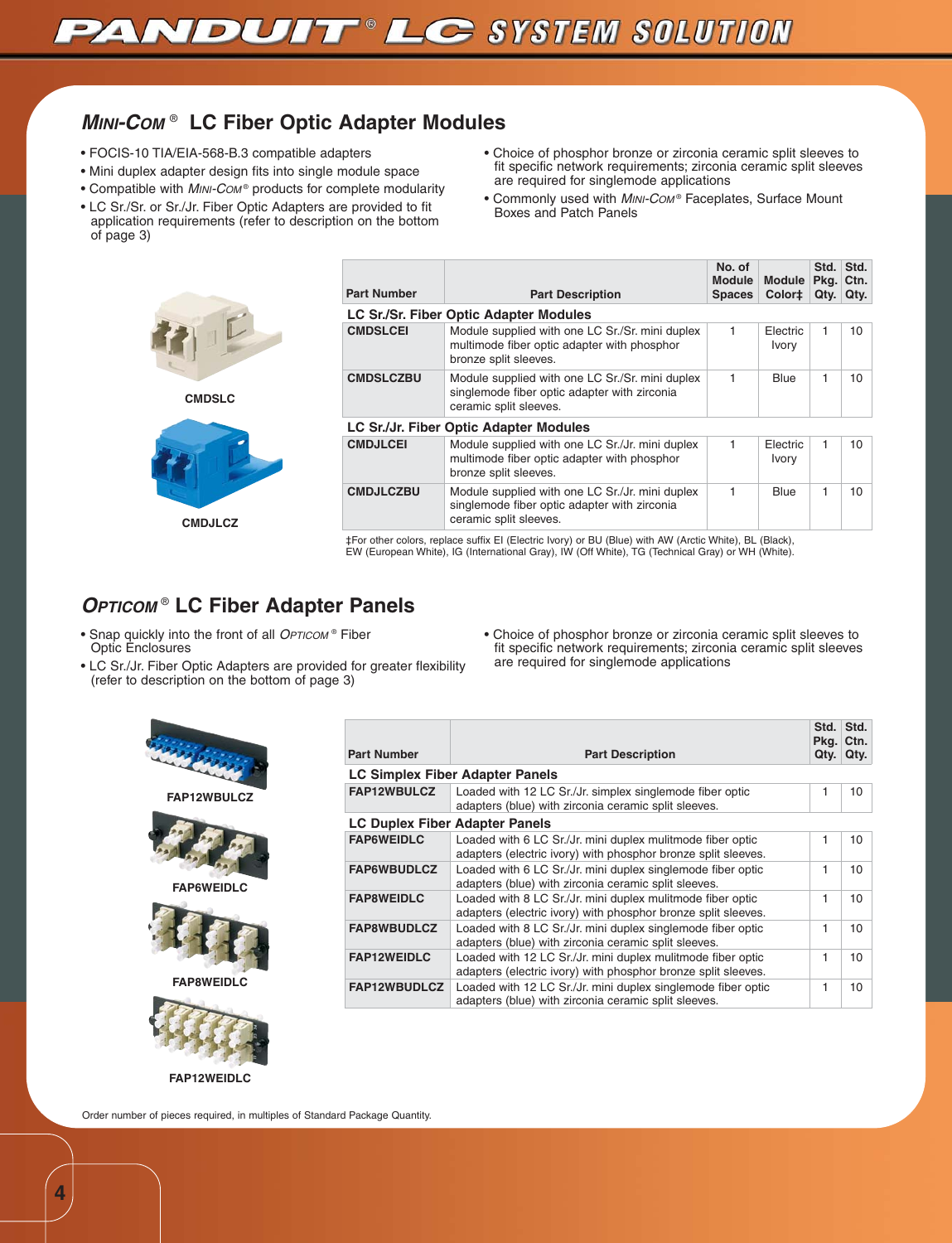### **LC Field Polish Fiber Optic Termination Kit**

- For PANDUIT LC (1.25mm ferrule) field polish connector termination
- Fast acting adhesive
- Kit provides consumables for terminating up to 100 field polish connectors
- Includes non-consumable and consumable components
- Also includes stripping template for PANDUIT LC field polish connectors



| <b>Part Number</b> | <b>Part Description</b>                                                                                                                                                                                | Std. Std.<br>Pkg. Ctn.<br>Qty. | Qty. |
|--------------------|--------------------------------------------------------------------------------------------------------------------------------------------------------------------------------------------------------|--------------------------------|------|
| <b>FLPKIT</b>      | Non-consumables and consumables necessary for termination of<br>LC (1.25mm ferrules) field polish LC multimode and singlemode<br>connectors; includes FSHCT Heat Shrink Curing Tool - 110V, 60Hz.      |                                |      |
| <b>FLPKIT-W</b>    | Non-consumables and consumables necessary for termination<br>of LC (1.25mm ferrules) field polish LC multimode and<br>singlemode connectors; includes FSHCT-W Heat Shrink Curing<br>Tool - 230V, 50Hz. |                                |      |

**FLPKIT**

## **Components for LC Field Polish Fiber Optic Termination Kit (FLPKIT)**

|                        |                                                       | Pkg. | Std. Std.<br>Ctn.        |
|------------------------|-------------------------------------------------------|------|--------------------------|
| <b>Part Number</b>     | <b>Part Description</b>                               | Qty. | Qty.                     |
| <b>Non-Consumables</b> |                                                       |      |                          |
| <b>CST115</b>          | Fiber cable jacket stripper                           | 1    |                          |
| <b>FALC</b>            | Alcohol bottle                                        | 1    | 10                       |
| <b>FBFSP</b>           | Fiber buffer stripper                                 | 1    | 10                       |
| <b>FBFSPM</b>          | Miller fiber buffer stripper                          | 1    | 10                       |
| <b>FLPT</b>            | LC crimp tool                                         | 1    |                          |
| <b>FHSCT</b>           | Heat shrink curing tool - 110V, 60Hz                  | 1    | $\overline{\phantom{0}}$ |
| <b>FHSCT-W</b>         | Heat shrink curing tool - 230V, 50Hz                  | 1    |                          |
| <b>FKS</b>             | <b>Fiber Kevlar Shears</b>                            | 1    | 10                       |
| <b>FSCRIBE</b>         | Carbide scribe                                        | 1    | 10                       |
| <b>FSCRBLD</b>         | Replacement blade for carbide scribe                  | 1    | 10                       |
| <b>FGLS</b>            | Safety glasses                                        | 1    | 10                       |
| <b>FLCPAD</b>          | Polishing pad and plate (85 durometer)                | 1    | 10                       |
| <b>FLCPK</b>           | LC polishing puck (1.25mm ferrule)                    | 1    |                          |
| <b>FSCDVR</b>          | Screwdriver                                           | 1    | 50                       |
| <b>FSCOPE</b>          | Fiber inspection microscope (200X)                    | 1    |                          |
| <b>FLCASCP</b>         | 1.25mm adapter for FSCOPE                             | 1    |                          |
| <b>FTWZR</b>           | <b>Tweezers</b>                                       | 1    | 10                       |
| <b>FWBTL</b>           | Water bottle                                          | 1    | 10                       |
| <b>FPWIRE</b>          | Piano wire                                            | 1    | 10                       |
| <b>FWRKMAT</b>         | Fiber safe workmat                                    | 1    | 10                       |
| <b>Consumables</b>     |                                                       |      |                          |
| <b>FJPMR</b>           | Primer (50ml)                                         | 1    | 10                       |
| <b>FJPXY</b>           | Anaerobic adhesive (10ml)                             | 1    | 10                       |
| FPP5-L                 | 5µm polishing paper (AL <sub>2</sub> O <sub>3</sub> ) | 50   | 250                      |
| FPF1-V                 | Polishing film - 1um diamond                          | 5    | 50                       |
| <b>FLCFPLF-X</b>       | 0.05µm lapping film                                   | 10   |                          |
| <b>FSWB-C</b>          | Cleaning swabs                                        | 100  | 1000                     |
| <b>FST</b>             | Safety stickers for fiber scraps                      | 1    | 10                       |
| <b>FSYR-X</b>          | Syringes with needle tips                             | 10   | 50                       |
| <b>FWP-C</b>           | Cloth wipes                                           | 100  | 1000                     |
| <b>PFX-0‡</b>          | Permanent Marking Pen, Fine Tip                       | 12   | 144                      |

^Not included in FLPKIT (may be ordered separately).

‡Only one piece included in FLPKIT.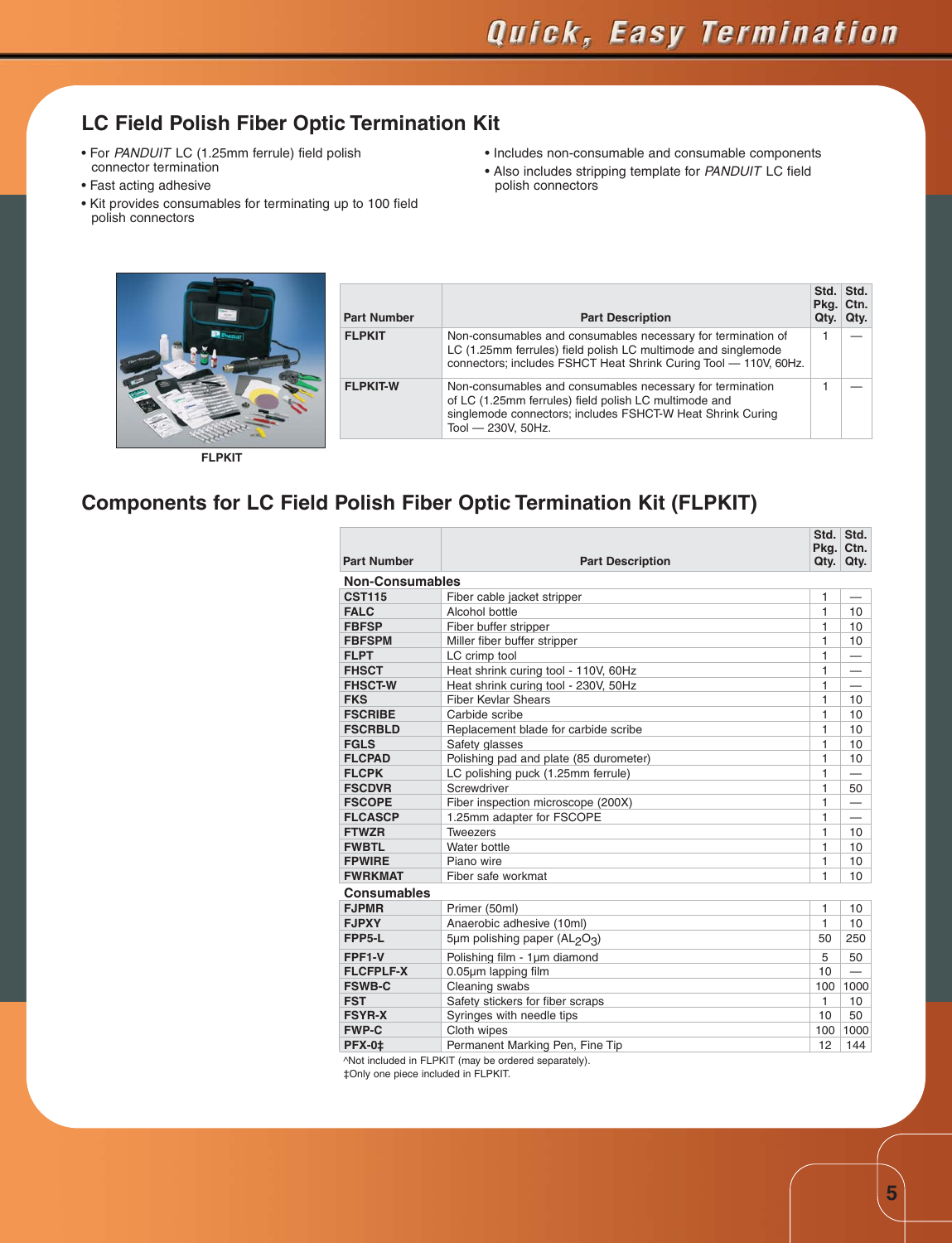

### **LC Multimode Fiber Optic Patch Cords and Pigtails**

- OPTI-CORE™ 10GIG™ 50/125µm patch cords support network transmission speeds up to 10 Gigabits per second for link lengths up to 300 meters with an 850nm source per IEEE 802.3ae 10GbE Standards
- Designed and tested to pass all TIA/EIA-568-B.3 performance requirements
- Insertion loss per connection: .10dB typical; .30dB maximum





**FXE6P-10M**



**F5B10-NM**



**F6E3-10M**

^**Additional lengths and availability:** Patch cords are available in 1, 2, 3, 5 and 10 meter lengths, and pigtails are available **Part Number Part Description Length (M) Additional Lengths^ Std. Std. Pkg. Qty. Ctn. Qty. OPTI-CORE** ™ **10GIG** ™ **50/125µm Patch Cords and Pigtails (OM3 Fiber) FXE10-10M1** LC to LC multimode duplex patch cord, 10GbE, 1.6mm jacketed cable — 50/125µm (OM3). 1  $1 \t10$ **FXB10-NM1** LC to pigtail multimode simplex pigtail, 10GbE, 900µm buffered fiber — 50/125µm (OM3). 1 1 10 **FXE3-10M1** SC to LC multimode duplex patch cord, 10GbE, 1.6mm jacketed cable — 50/125µm (OM3). 1 1 10 **FXE6P-10M1** FJ<sup>®</sup> to LC multimode duplex patch cord, 10GbE, 1.6mm jacketed cable — 50/125µm (OM3). 1 1 10 **50/125µm Patch Cords and Pigtails (OM2 Fiber) F5E10-10M1** LC to LC multimode duplex patch cord, 1.6mm jacketed cable — 50/125µm (OM2). 1 1 10 **F5B10-NM1** LC to pigtail multimode simplex pigtail, 900µm buffered fiber — 50/125µm (OM2).  $1 \t1 \t10$ **F5E3-10M1** SC to LC multimode duplex patch cord, 1.6mm jacketed cable — 50/125µm (OM2). 1  $1 \t10$ **F5E6P-10M1** FJ<sup>®</sup> to LC multimode duplex patch cord, 1.6mm jacketed cable — 50/125µm (OM2). 1 1 10 **62.5/125µm Patch Cords and Pigtails (OM1 Fiber) F6E10-10M1** LC to LC multimode duplex patch cord, 1.6mm jacketed cable 62.5/125µm (OM1).  $1 \t1 \t10$ **F6B10-NM1** LC to pigtail multimode simplex pigtail, 900µm buffered fiber — 62.5/125µm (OM1).  $1 1 10$ **F6E3-10M1** SC to LC multimode duplex patch cord, 1.6mm jacketed cable — 62.5/125µm (OM1). 1  $1 \t110$ **F6E6P-10M1** FJ<sup>®</sup> to LC multimode duplex patch cord, 1.6mm jacketed cable — 62.5/125µm (OM1).  $1 \t1 \t10$ 

in 1, 2 and 3 meter lengths. To order lengths other than 1 meter, substitute the 1 suffix in the part number (FXE10-10M1) with the desired length (FXE10-10M2 for 2 meter length). Patch cords in 1, 2 and 3 meter lengths, and pigtails in 1 meter lengths are stock items. For patch cords in 5 and 10 meter lengths, and pigtails in 2 and 3 meter lengths, contact Customer Service (800-777-3300) for actual lead times.

### **Self-Laminating Labels for LC Multimode Fiber Optic Patch Cords and Pigtails**

| <b>Suggested Label Solutions for TIA/EIA-606-A Compliance</b> |                                                      |                                                                        |  |  |
|---------------------------------------------------------------|------------------------------------------------------|------------------------------------------------------------------------|--|--|
| <b>Patch Cord</b><br><b>Part Number</b>                       | <b>Laser/Ink Jet Desktop</b><br><b>Printer Label</b> | PANACEA <sup>®</sup> LS7<br><b>Hand-Held Printer Label</b>             |  |  |
| F*E10-10M                                                     |                                                      | S100X225FAJ and NWSLC-7 S100X225FA6 and NWSLC-7 LS7-75NL-1 and NWSLC-7 |  |  |
| $F*E3-10M$                                                    |                                                      |                                                                        |  |  |
| $F*E6P-10M$                                                   |                                                      |                                                                        |  |  |

\*All part number configurations on this page.

Order number of pieces required, in multiples of Standard Package Quantity.

- 100% factory tested for insertion loss
- Insertion loss data recorded for every multimode patch cord
- Lifetime traceability of test data to a Q.C. number on each patch cord
- Highest quality flame retardant fiber optic cable with tight-buffered coating on each optical fiber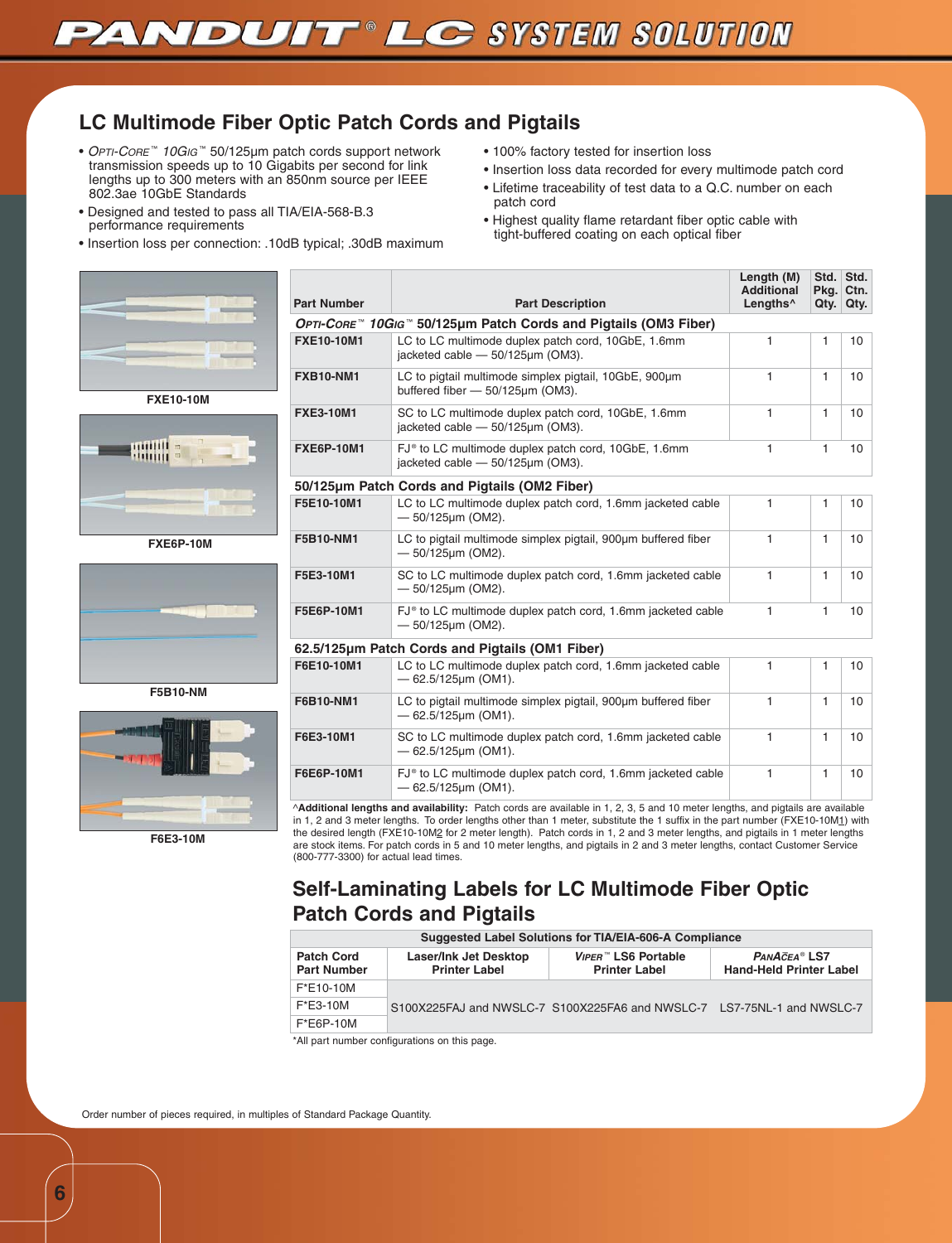### **LC Singlemode Fiber Optic Patch Cords and Pigtails (OS1 Fiber)**

- Passes all TIA/EIA-568-B.3 performance requirements
- 100% factory inspected end face geometry in compliance with Telcordia GR-326-CORE, Issue 3
- Typical insertion loss per connection: .25dB
- UPC polished (55dB minimum return loss)
- 100% factory tested and inspected for insertion loss and return loss
- 









**F9E3-10M**





**F9E6P-10M**

- Insertion loss and return loss data recorded for every singlemode patch cord
- Lifetime traceability of test data to a Q.C. number on each patch cord
- Highest quality flame retardant fiber optic cable with tight-buffered coating on each optical fiber

| <b>Part Number</b>                                                                      | <b>Part Description</b>                                                                                                        | Length (M)<br>Additional<br>Lengths <sup>^</sup> | Std.<br>Pkg.<br>Qty. | Std.<br>Ctn.<br>Qty. |
|-----------------------------------------------------------------------------------------|--------------------------------------------------------------------------------------------------------------------------------|--------------------------------------------------|----------------------|----------------------|
|                                                                                         | LC to LC - Singlemode Duplex Patch Cords - 1.6mm Jacketed Cable                                                                |                                                  |                      |                      |
| F9E10-10M1                                                                              | LC to LC singlemode duplex patch cord, 1.6mm jacketed<br>cable $-9/125 \mu m$ .                                                | 1                                                | 1                    | 10                   |
|                                                                                         | LC to LC — Singlemode Simplex Patch Cords — 1.6mm Jacketed Cable                                                               |                                                  |                      |                      |
| F9F10-10M1                                                                              | LC to LC singlemode simplex patch cord, 1.6mm jacketed<br>cable $-9/125 \mu m$ .                                               | 1                                                | 1                    | 10                   |
|                                                                                         | LC to Pigtail — Singlemode Simplex Pigtails — $900 \mu m$ Buffered Fiber                                                       |                                                  |                      |                      |
| F9B10-NM1                                                                               | LC to pigtail singlemode simplex pigtail, 900um buffered fiber)<br>$-9/125 \mu m$ .                                            | 1                                                | 1                    | 10                   |
|                                                                                         | SC to LC — Singlemode Duplex Patch Cords — 1.6mm Jacketed Cable                                                                |                                                  |                      |                      |
| F9E3-10M1                                                                               | SC to LC singlemode duplex patch cord, 1.6mm jacketed<br>cable $-9/125 \mu m$ .                                                | 1                                                | 1                    | 10                   |
|                                                                                         | SC to LC - Singlemode Simplex Patch Cords - 1.6mm Jacketed Cable                                                               |                                                  |                      |                      |
| F9F3-10M1                                                                               | SC to LC singlemode simplex patch cord, 1.6mm jacketed<br>cable $-9/125 \mu m$ .                                               | 1                                                | 1                    | 10                   |
| $\mathsf{FJ}^{\circ}$ Plug to LC — Singlemode Duplex Patch Cords — 1.6mm Jacketed Cable |                                                                                                                                |                                                  |                      |                      |
| F9E6P-10M1                                                                              | FJ <sup>®</sup> plug to LC singlemode duplex patch cord, 1.6mm jacketed<br>cable $-9/125 \mu m$ .                              | 1                                                | 1                    | 10                   |
|                                                                                         | AA ditional lengths and ovailability Datab carde are available in 1, 0, 0, 5, 10, 10, 15, 05 and 20 metationathe, and pictoile |                                                  |                      |                      |

**Additional lengths and availability:** Patch cords are available in 1, 2, 3, 5, 10, 12, 15, 25 and 30 meter lengths, and pig are available in 1, 2 and 3 meter lengths. To order lengths other than 1 meter, substitute the 1 suffix in the part number (F9E10-10M1) with the desired length (F9E10-10M2 for 2 meter length). Patch cords in 1, 2 and 3 meter lengths, and pigtails in 1 meter lengths are stock items. For patch cords in 5, 10, 12, 15, 25 and 30 meter lengths, and pigtails in 2 and 3 meter lengths, contact Customer Service (800-777-3300) for actual lead times.

### **Self-Laminating Labels for LC Singlemode Fiber Optic Patch Cords and Pigtails**

| Suggested Label Solutions for TIA/EIA-606-A Compliance |                                                      |                                                                |                                                            |  |  |
|--------------------------------------------------------|------------------------------------------------------|----------------------------------------------------------------|------------------------------------------------------------|--|--|
| <b>Patch Cord</b><br><b>Part Number</b>                | <b>Laser/Ink Jet Desktop</b><br><b>Printer Label</b> | <i>VIPER</i> <sup>™</sup> LS6 Portable<br><b>Printer Label</b> | PANACEA <sup>®</sup> LS7<br><b>Hand-Held Printer Label</b> |  |  |
| F9E10-10M                                              |                                                      |                                                                |                                                            |  |  |
| F9E3-10M                                               | S100X225FAJ and NWSLC-7                              | S100X225FAJ and NWSLC-7                                        | LS7-75NL-1 and NWSLC-7                                     |  |  |
| F9E6P-10M                                              |                                                      |                                                                |                                                            |  |  |
| F9F10-10M<br>F9F3-10M                                  | S100X160FAJ and NWSLC-2                              | S100X160FAJ and NWSLC-2   LS7-75NL-1 and NWSLC-2               |                                                            |  |  |